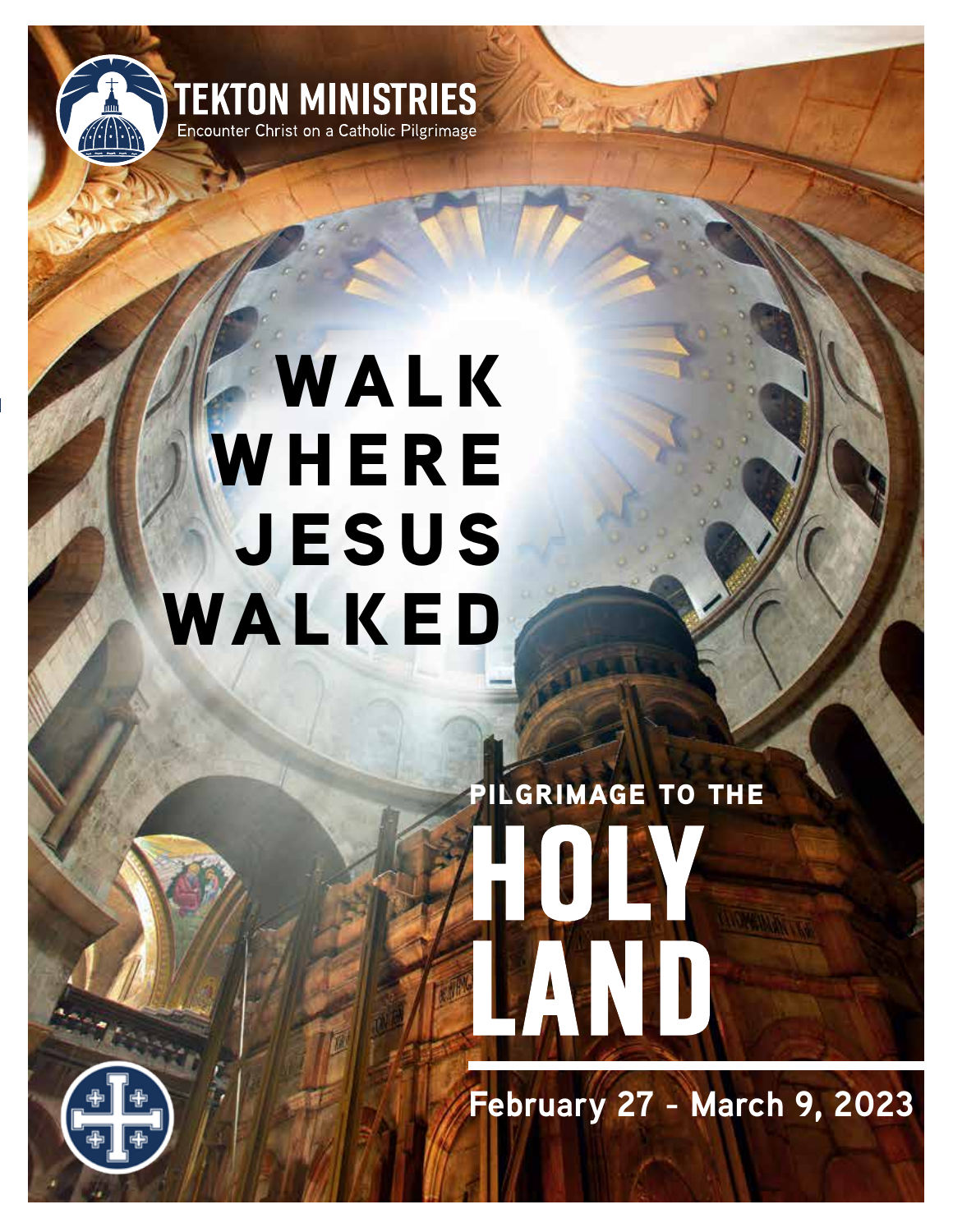# a truly catholic pilgrimage

**Tekton Ministries** *has been leading Catholic pilgrimages to the Holy Land for more than 20 years. Working closely with your priest and deacon to create thoughtfully planned itineraries, we help make the Catholic faith more tangible to your daily life by taking you where the seeds of Catholicism were first planted to be spread across the world. Although we visit more than 50 sites in this holy and historic region, Daily Mass and time for prayerful reflection are important parts of each day's experience.*

*We use only experienced Christian or Catholic guides, so you receive truthful explanations of scripture and the places we encounter. When the disciple Philip asked the Eunuch (who was reading Isaiah) if he understood what he was reading, the man responded, "How can I, unless someone guides me?" (Acts 8:35) Just as Philip guided the Eunuch with "the good news of Jesus," your Tekton pilgrimage will guide you into a deeper understanding of the Scriptures. Our prayers, service, and love of our Lord go with you.*

# l **Day 1 - Monday, February 27** *Depart USA*

Our pilgrimage begins today as we depart on our flight to Israel. Meals and drinks served aloft.

l **Day 2 - Tuesday, February 28** *Arrive Tel Aviv / Netanya*

After arrival at Ben Gurion Airport in Tel Aviv, our immersion in ancient Israel where Christ walked begins. We will be met by our guide who will guide us through the Holy Land and make the scripture come alive as we follow in the footsteps of Jesus. Stay overnight in the Mediterranean city of Netanya. *(D)*

# l **Day 3 - Wednesday, March 1**

#### *Netanya / Caesarea Maritime / Mt. Carmel / Galilee*

Set out for a morning drive along the Mediterranean Coast to Caesarea, the capital of the Roman Procurators of Judea where St. Peter preached, and St. Paul was imprisoned for two years. We will visit the Roman Theater and the Crusader's Moat and see the stunning architecture and art of the Byzantine Churches. This afternoon we will enter the port city of Haifa to ascend Mt. Carmel, the sacred mountain where the Prophet Elijah contested 450 prophets of Baal proclaiming, "The Lord, He is God," and Elisha, his disciple, took refuge. We will visit Stella Maris, the church dedicated to the Blessed Virgin Mary as Star of the Sea, located near the cave in which Elijah lived. We then continue along our way to our hotel in Galilee, our home base for the next three nights. *(B, D, Mass)*



## l **Day 4 - Thursday, March 2** *Galilee – Cana / Nazareth / Mt. Tabor*

We drive to Cana in Galilee to pray where Jesus performed his first miracle, at the request of his mother, Mary, turning the water into wine. The Catholic Church points to this miracle as establishing the Sacrament of Marriage. If you wish, you may renew your wedding vows here as a lasting remembrance of this holy site. Afterwards, travel a short distance to Nazareth, the childhood home of Jesus. Explore the Church of the Annunciation that holds the Cave of the Annunciation just behind the altar. This is the actual room where Gabriel appeared to Mary and "The Word was made flesh." (John 1:14.). See St. Joseph's workshop, where the foster father of Jesus worked, and Mary's Well, where the Virgin Mary drew water with her Son for their daily living. We will take our last excursion of the day to the summit of Mt. Tabor, the site of the Transfiguration and the culminating point of Christ's public life. Christ revealed his divinity here to three of his apostles as he spoke with the prophets Moses and Elijah (Matthew 17). *(B, D, Mass)*



### l **Day 5 - Friday, March 3** *Galilee – Capernaum / Tabgha / Mt. of Beatitudes*

Enjoy a scenic morning boat ride across the Sea of Galilee, the setting of many moments in Christ's life. We will visit the Church of Peter's Primacy on the shores of Galilee. A rock at the center of the Church is believed to be the actual table where the Apostles ate breakfast with Christ after His Resurrection. It is where Peter's role as the Vicar of Christ was further established as Christ asked him to "Feed my sheep" (John 21:16). We continue to Capernaum - the center of Jesus's three-year public ministry where he called his first disciples, Peter, Andrew, James, John and Matthew. Here, Christ healed Peter's mother-in-law of a fever, brought a child back to life, cured a leper, healed the centurion's servant and cast out a demon from a young boy. We will visit the synagogue where Jesus taught and proceed to Tabgha, where we ponder the site where Jesus multiplied the loaves and fish to feed more than 5,000 people. (Luke 9:13) Our last site of this grace-filled day is the Mount of Beatitudes where Christ gave his famous Sermon on the Mount. We will have time for personal prayer and reflection here, along the shores of the Sea of Galilee. *(B, D, Mass)*

# l **Day 6 - Saturday, March 4**

# *Galilee / Magdala / Baptismal Site / Jerusalem*

We begin this morning by checking out of our hotel and driving to Magdala, birthplace of St. Mary Magdalene, known as "the Apostle to the Apostles," where we will visit the chapel and surrounding ruins. Continue our drive south through the Jordan River Valley to the traditional baptismal site of Jesus. Renew your baptismal vows in the very river where Christ was baptized by John the Baptist (Mark 1:9). Ponder how the children of Israel crossed the River Jordan opposite Jericho when they came to the Promised Land. These are the waters the prophet Elijah divided and crossed with Elisha and which Naaman the Syrian dipped in seven times to cure his leprosy. Pilgrims come every year to immerse themselves in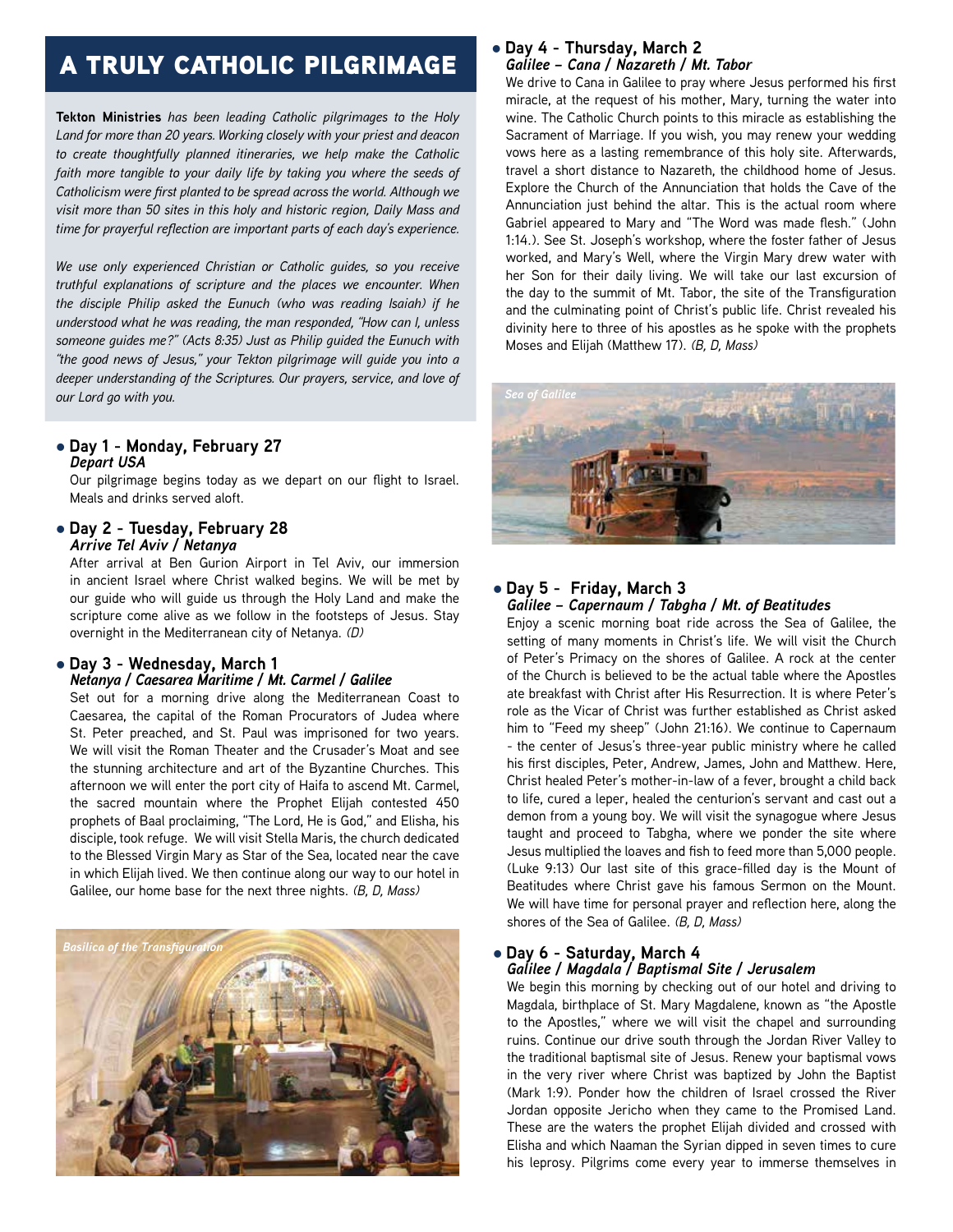these holy waters. Continue through the Judean wilderness to Jericho, the oldest known city in the Western world. In 1250 B.C., Joshua encircled the city, trumpets blasting, and the walls came tumbling down (Joshua 6). From the top of the ancient "tel," we'll have an excellent view of Elisha's Fountain, the Qarantal and the Mount of Temptation, where Jesus fasted and prayed forty days to resist the devil. Proceed to Jerusalem, our home for the next five nights. *(B, D, Mass)*

## l **Day 7 - Sunday, March 5**

# *Jerusalem – Mt. of Olives / Gethsemane / Ein Karem*

We will take a morning drive to the top of the Mount of Olives for a panoramic view of Jerusalem and visit two churches located on the mount: The Church of the Pater Noster where Jesus taught his disciples how to pray the "Our Father," and the Ascension Chapel, the site where Jesus ascended into Heaven. Descend the mount on the path Christ walked on the "Palm Sunday Road" to Dominus Flevit, where Christ wept over Jerusalem and her future destruction. Then enter into the Garden of Gethsemane where Christ had his agony and was betrayed. Keep watch with Christ and pray in the Church of All Nations at the Rock of Agony, the very rock where Christ prayed and sweated blood before he was to be crucified. In the afternoon, we drive to Ein Karem, one of the most beautiful sites in the New City of Jerusalem where St. John the Baptist was born. Pray at the Visitation Church where Mary proclaimed her service to God in her Magnificat prayer. *(B, D, Mass)*

#### l **Day 8 - Monday, March 6** *Jerusalem – Shepherd's Fields / Bethlehem*

We begin this morning at one of the most joyous sites connected to the Holy Night Christ was born - the church located in the Shepherd's Fields in Bethlehem, marking the spot where the shepherds heard the chorus of angels proclaiming Jesus' birth. In the city of Bethlehem, meaning "House of Bread," we visit the Nativity Church that sits above the traditional Grotto of Jesus' Birth. Ponder the Manger, Grotto of St. Jerome, and the Church of St. Catherine, parish church for Bethlehem's Catholics. We will visit the Milk Grotto Chapel, a place where many couples pray for the Virgin Mary's intercession to conceive a child. Return to Jerusalem, where the remainder of the day will be free. *(B, D, Mass)*



#### l **Day 9 - Tuesday, March 7** *Jerusalem – Via Dolorosa / Calvary / Mt. Zion*

An exciting day awaits us as we explore Jerusalem further. We enter the Old City of Jerusalem through St. Stephen's Gate to visit the Church of St. Anne, where the Blessed Virgin Mary was born. Afterwards, is the Pool of Bethesda, where Jesus healed the paralytic man. We will continue to see Pilate's Judgement Hall, the Chapel of Flagellation, the Arch of Ecce Homo, where Pilate said, "Behold the man," with Jesus standing before the crowds in His crown of thorns and with His body torn after his scourging. Prayerfully, we will walk the Via Dolorosa to the Church of the Holy Sepulchre and have the opportunity to climb the steps up to Mt. Calvary to pray will walk the Via Dolorosa to the Church of the Holy Sepulchre and<br>have the opportunity to climb the steps up to Mt. Calvary to pray<br>at the site of the Crucifixion. Venerate the site where Jesus body **ISRAEL** 

was anointed, the tomb where He was buried and rose from the dead and the Chapel of St. Helena where she found the true cross. This afternoon, we travel to Mt. Zion, where Christ celebrated the Last Supper in the Upper Room. Together we will then journey to the Church of the Dormition, the traditional site where Mary was assumed into heaven. Our final stop is at one of the most striking churches in Jerusalem –St. Peter in Gallicantu– that hosts a wide array of art styles. A golden rooster sits atop it recalling the place where Peter denied Jesus three times (Matthew 26). It was the palace of the high priest Caiaphas, where Jesus was brought to jail after his arrest and kept in the dungeon that sits underneath the Church. *(B, D, Mass)*

#### l **Day 10 - Wednesday, March 8**

#### *Jerusalem – Holy Sepulchre / Bethany / Qumran / Dead Sea*

We start the morning at the Tomb of Our Lord in the Holy Sepulchre Church with time for private prayer and reflection. After a late breakfast, we will visit Bethany to see the House of Mary, Martha, and Lazarus and the Tomb of Lazarus where Christ raised him from the dead. View the site where Jesus revealed to Martha that He is "the resurrection and the life" (John 11). Continue through the Judean Wilderness to Qumran to see the caves where the Dead Sea Scrolls were discovered. We then drive to the Dead Sea to float and swim in its salty, mineral laden waters before heading back to Jerusalem for some free time on our final afternoon. This evening we head to a local hotel to enjoy a traditional Middle Eastern farewell dinner. *(B, D, Mass)*

#### l **Day 11 - Thursday, March 9** *Jerusalem / Tel Aviv / USA*

Our time pondering the wonder and awe of the Holy Land comes to an end. We transfer to the airport in Tel Aviv to catch our return flight home.

#### *B=Breakfast D=Dinner*

*Prease note that all rates and services are subject to availability and confirmation* **We cannot be responsible for any increase in these rates or changes in services or** *philippine in the exponsible for any increase in these rates or enarges in services or* **elasting that flight and land arrangements in the event that government regulations change due** *\* Please note that all rates and services are subject to availability and confirmation. to the COVID-19 pandemic.*